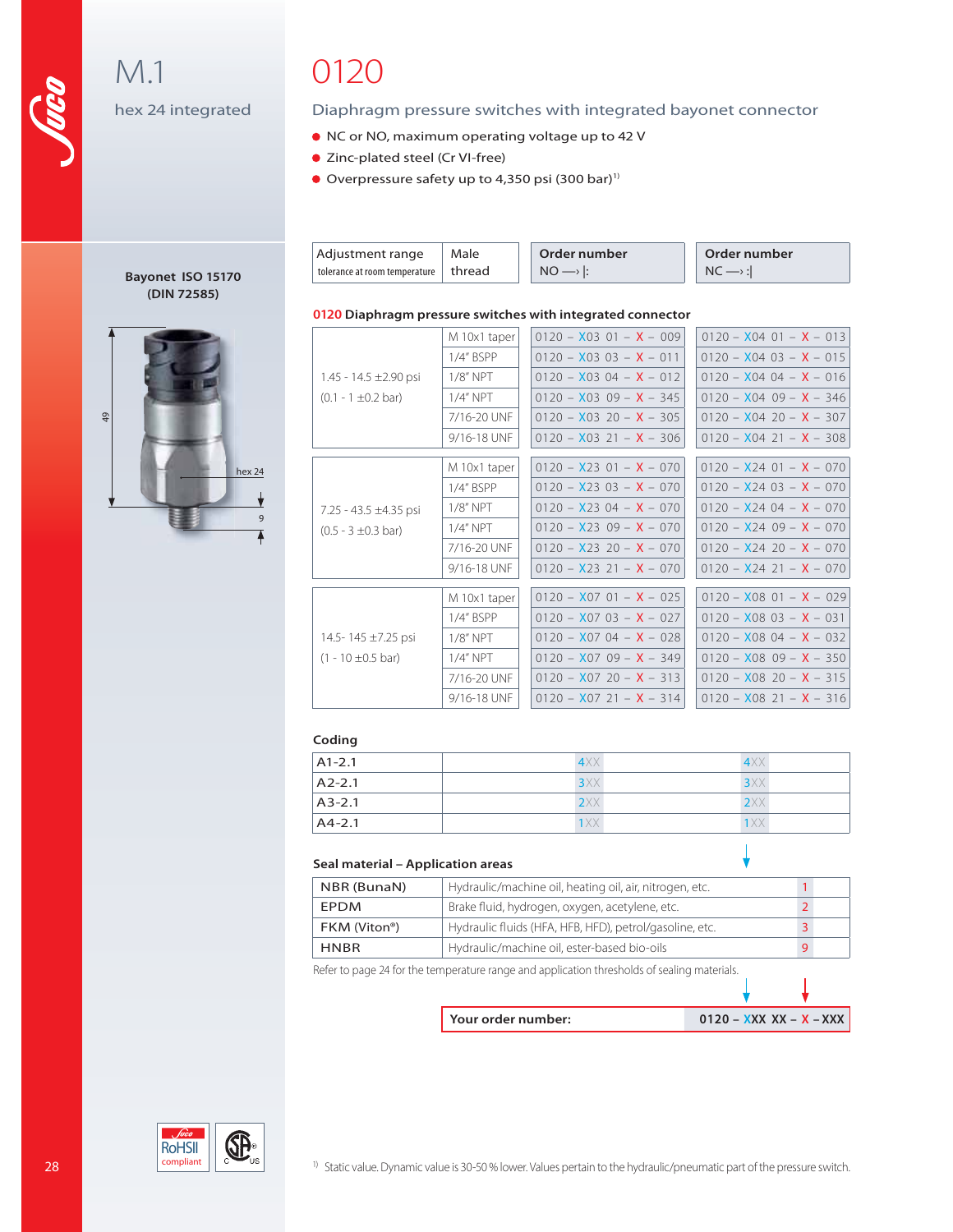# 0120 / 0121

### Diaphragm/piston pressure switches with integrated bayonet

- NC or NO, maximum operating voltage up to 42 V
- Zinc-plated steel (Cr VI-free)
- Overpressure safety up to 4,350 psi (300 bar)<sup>1)</sup> for diaphragm variant Overpressure safety up to 8,700 psi (600 bar)<sup>1)</sup> for piston variant

| Adjustment range              | Male     | Order number | Order number |
|-------------------------------|----------|--------------|--------------|
| tolerance at room temperature | l thread | <b>NO</b>    |              |

### **0120 Diaphragm pressure switches with integrated connector**

|                                 | M 10x1 taper | $0120 - X1101 - X - 041$ | $0120 - X1201 - X - 045$ |
|---------------------------------|--------------|--------------------------|--------------------------|
|                                 | 1/4" BSPP    | $0120 - X1103 - X - 043$ | $0120 - X1203 - X - 047$ |
| $145 - 290 \pm 14.50$ psi       | $1/8"$ NPT   | $0120 - X1104 - X - 044$ | $0120 - X1204 - X - 048$ |
| $(10 - 20 \pm 1.0 \text{ bar})$ | $1/4"$ NPT   | $0120 - X1109 - X - 353$ | $0120 - X1209 - X - 354$ |
|                                 | 7/16-20 UNF  | $0120 - X1120 - X - 321$ | $0120 - X1220 - X - 323$ |
|                                 | 9/16-18 UNF  | $0120 - X1121 - X - 322$ | $0120 - X1221 - X - 324$ |
|                                 |              |                          |                          |
|                                 | M 10x1 taper | $0120 - X1501 - X - 057$ | $0120 - X1601 - X - 061$ |
|                                 | 1/4" BSPP    | $0120 - X1503 - X - 059$ | $0120 - X1603 - X - 063$ |
| $290 - 725 \pm 29.0$ psi        | $1/8"$ NPT   | $0120 - X1504 - X - 060$ | $0120 - X1604 - X - 064$ |
| $(20 - 50 \pm 2.0 \text{ bar})$ | $1/4"$ NPT   | $0120 - X1509 - X - 357$ | $0120 - X1609 - X - 358$ |
|                                 | 7/16-20 UNF  | $0120 - X1520 - X - 329$ | $0120 - X1620 - X - 331$ |
|                                 | 9/16-18 UNF  | $0120 - X1521 - X - 330$ | $0120 - X1621 - X - 332$ |
|                                 |              |                          |                          |

### **0121 Piston pressure switches with integrated connector**

|                                  | M 10x1 taper                             | $0121 - X1901 - X - 009$<br>$0121 - X1904 - X - 012$ | $0121 - X20$ $01 - X - 013$ |                             |
|----------------------------------|------------------------------------------|------------------------------------------------------|-----------------------------|-----------------------------|
|                                  | $0121 - X1903 - X - 011$<br>$1/4"$ BSPP  |                                                      | $0121 - X2003 - X - 015$    |                             |
| $725 - 2,175 \pm 72.5$ psi       | $1/8"$ NPT                               |                                                      |                             | $0121 - X2004 - X - 016$    |
| $(50 - 150 \pm 5.0 \text{ bar})$ | 1/4" NPT                                 | 0121 - <b>X</b> 19 09 - <b>X</b> - 311               |                             | $0121 - X2009 - X - 312$    |
|                                  | $10121 - X1920 - X - 305$<br>7/16-20 UNF |                                                      | $0121 - X20$ 20 - $X - 307$ |                             |
|                                  | 9/16-18 UNF                              | 0121 - <b>X</b> 19 21 - <b>X</b> - 306               |                             | $0121 - X20$ 21 - $X - 308$ |

### **Coding**

| $A1-2.1$ | 4XX        | 4XX |  |
|----------|------------|-----|--|
| $A2-2.1$ | 3XX        | 3XX |  |
| $A3-2.1$ | 2XX        | 2XX |  |
| $AA-2.1$ | <b>1XX</b> | 1XX |  |

#### **Seal material – Application areas**

| Hydraulic/machine oil, heating oil, air, nitrogen, etc.<br>NBR (BunaN) |                                                         |  |
|------------------------------------------------------------------------|---------------------------------------------------------|--|
| <b>EPDM</b>                                                            | Brake fluid, hydrogen, oxygen, acetylene, etc.          |  |
| FKM (Viton®)                                                           | Hydraulic fluids (HFA, HFB, HFD), petrol/gasoline, etc. |  |
| <b>HNBR</b>                                                            | Hydraulic/machine oil, ester-based bio-oils             |  |

Refer to page 24 for the temperature range and application thresholds of sealing materials.

**Your order number: 012X – XXX XX – X – XXX** 

## M.1

hex 24 integrated



**Coding A1-2.1**



**Coding A2-2.1**



**M**

### **Coding A3-2.1**



**Coding A4-2.1**



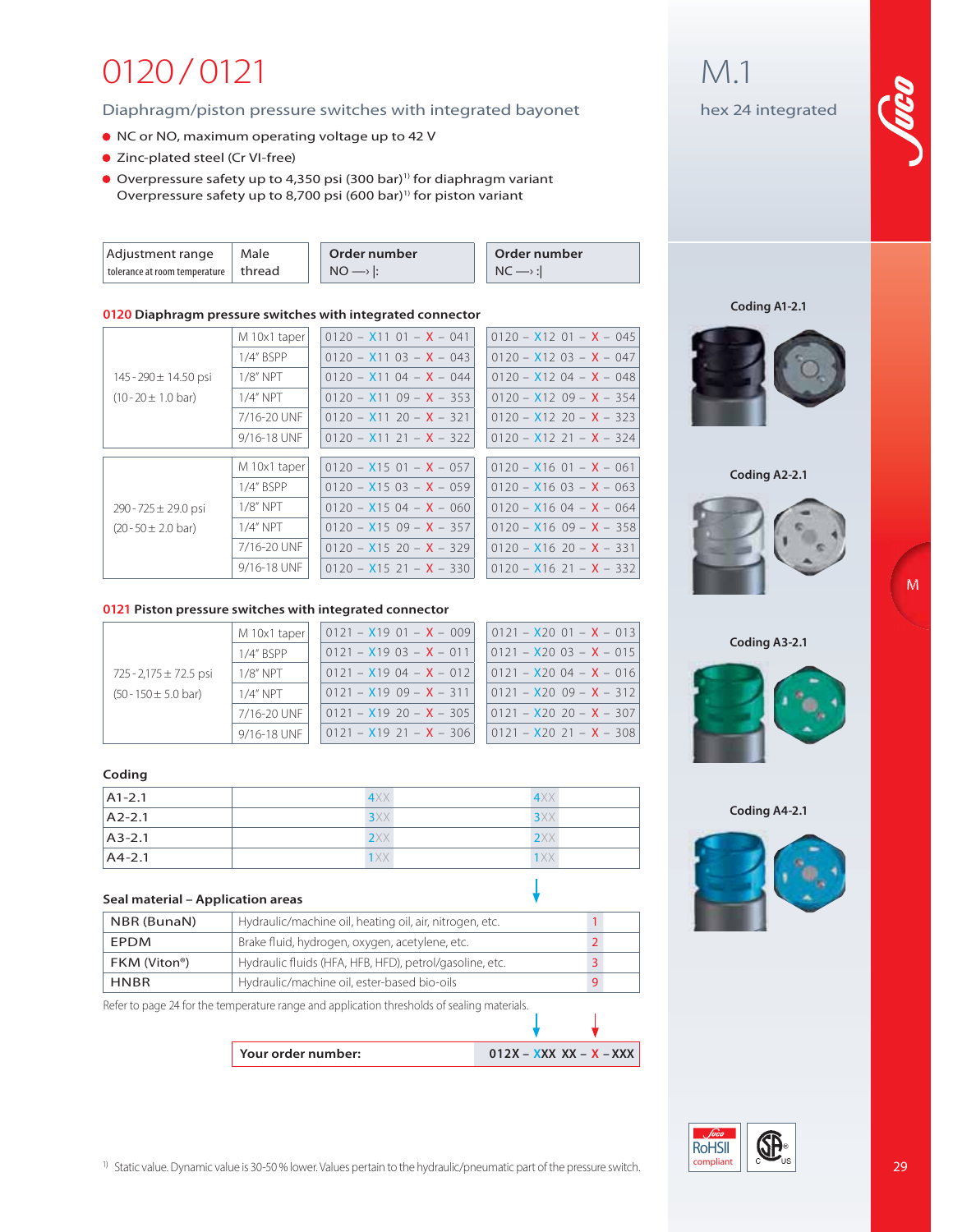## M.1 hex 24 integrated

# Pressure switches hex 24 with integrated connector

### Technical data

| Rated working voltage:                                  | 10  42 VAC/DC                                                                                                                                     |                                                  |  |
|---------------------------------------------------------|---------------------------------------------------------------------------------------------------------------------------------------------------|--------------------------------------------------|--|
| Rated current range<br>(resistive load, DC12 and AC12): | $10 \text{ mA} \dots 4 \text{ A}$                                                                                                                 |                                                  |  |
| Switching power DC12 / AC12:                            | 100 W / 100 VA                                                                                                                                    |                                                  |  |
|                                                         | NBR (BunaN)                                                                                                                                       | $-40$ °F $\dots$ +212 °F<br>$(-40 °C  +100 °C)$  |  |
|                                                         | <b>FPDM</b>                                                                                                                                       | $-22$ °F $\dots$ +248 °F<br>$(-30 °C  +120 °C)$  |  |
| Temperature resistance                                  | FKM (Viton®)<br>(in diaphragm pressure switch)                                                                                                    | +23 °F $\dots$ +248 °F<br>$(-5 °C  +120 °C)$     |  |
| of sealing materials:                                   | FKM (Viton®)<br>(in piston pressure switch)                                                                                                       | $+5$ °F $\dots$ +248 °F<br>$(-15 °C  +120 °C)$   |  |
|                                                         | Silicone                                                                                                                                          | $-40$ °F $\ldots$ +248 °F<br>$(-40 °C  +120 °C)$ |  |
|                                                         | <b>HNBR</b>                                                                                                                                       | $-22$ °F $ + 248$ °F<br>$(-30 °C  +120 °C)$      |  |
| Switching frequency:                                    | 200 / min.                                                                                                                                        |                                                  |  |
| Mechanical life expectancy:                             | 1,000,000 cycles (for diaphragm pressure switches, life expectancy<br>value only applies for switching pressures to max. 725 psi /50 bar)         |                                                  |  |
| Pressure rise rate:                                     | $\leq$ 14.5 psi/ms (1 bar/ms)                                                                                                                     |                                                  |  |
| Differential:                                           | Average value 530 % depending on type, not adjustable                                                                                             |                                                  |  |
| Vibration resistance:                                   | 10 g; 5200 Hz sine wave, DIN EN 60068-2-6                                                                                                         |                                                  |  |
| Shock resistance:                                       | 294 m/s <sup>2</sup> ; 14 ms half sine wave; DIN EN 60068-2-27                                                                                    |                                                  |  |
| Protection class:                                       | Up to IP67 / IP6K9K according to the manufacturer's specifi-<br>cations for the respective plug-in system only when plugged in,<br>otherwise IP00 |                                                  |  |
| Weight:                                                 | approx. 3.17 oz / 90 g                                                                                                                            |                                                  |  |

### **Contact assignment for bayonet connectors**

| Coding A1-2.1 | Coding A2-2.1 | Coding A3-2.1 | Coding A4-2.1 |
|---------------|---------------|---------------|---------------|
|               |               |               |               |
| $\circ$       | $\circ$       | О<br>$\circ$  | $\circ$       |

**0116/0117 Deutsch DT04-3P** IP67, IP6K9K

**0110/0111 Deutsch DT04-2P** IP67, IP6K9K

**0112 /0113 AMP**

**0114/0115 Packard MetriPack 280®**

IP67

IP67

**Superseal 1.5®**



**0118/0119 AMP Junior Timer®** IP65, IPx4K





**M12x1 DIN EN 61076-2-101-A** IP67

**0122 /0123**

24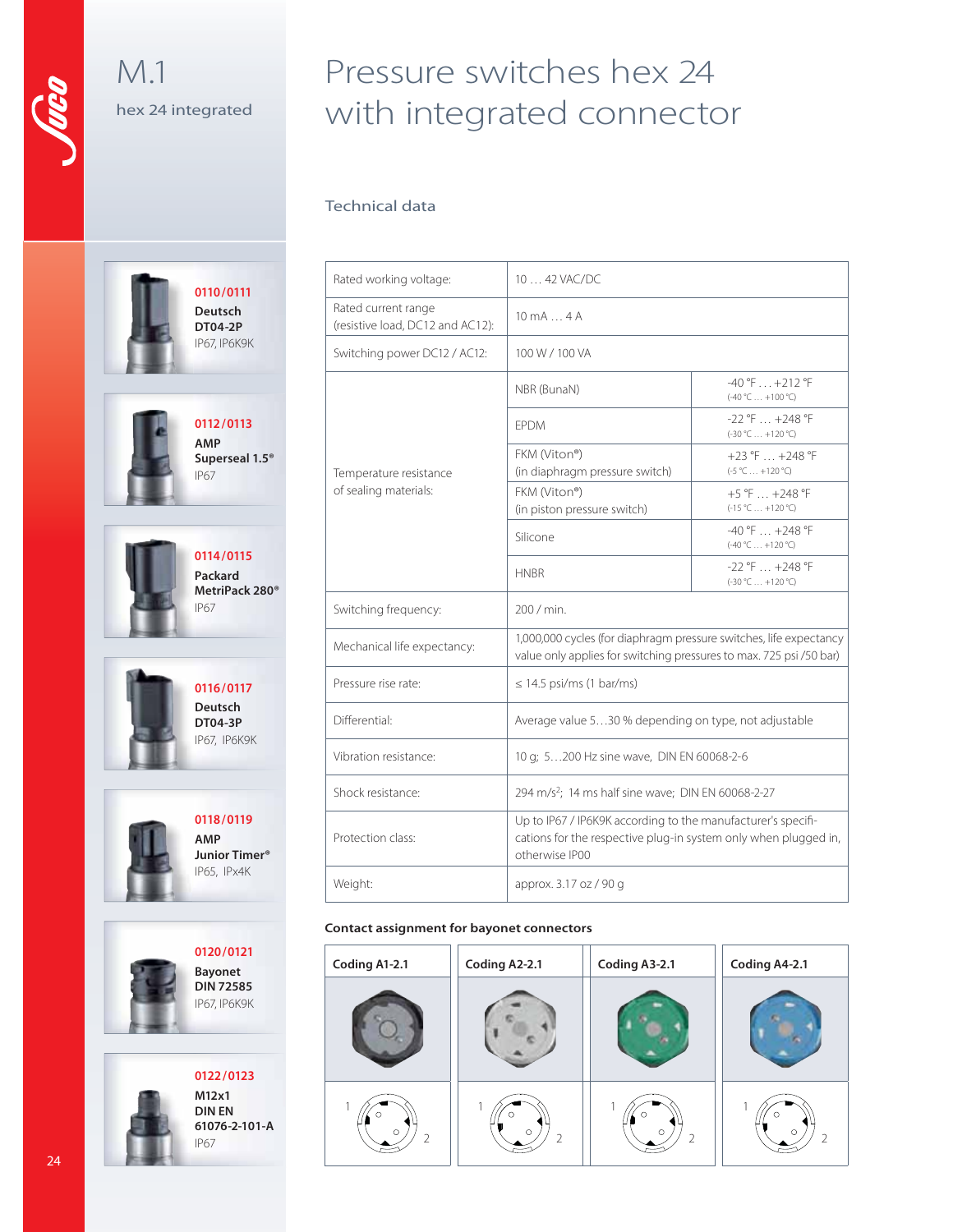| Packard<br>MetriPack 280 <sup>®</sup>       | Deutsch DT06-3S<br>(für DT04-3P)          | AMP<br>Junior Timer <sup>®</sup>     | <b>Bayonet</b><br>DIN 72585 / ISO 15170 | M12x1<br>DIN EN 61076-2-101-LF             |
|---------------------------------------------|-------------------------------------------|--------------------------------------|-----------------------------------------|--------------------------------------------|
|                                             |                                           |                                      | $A1-2.1$                                |                                            |
|                                             |                                           |                                      |                                         |                                            |
| $2 \times 0.5$ mm <sup>2</sup> Radox cables | $2 \times 0.5$ mm <sup>2</sup> PUR-cables | 2 x 0.5 mm <sup>2</sup> Radox cables | 2 x 0.5 mm <sup>2</sup> Radox cables    | $4 \times 0.34$ mm <sup>2</sup> PUR-cables |
| <b>IP65</b>                                 | <b>IP67</b>                               | <b>IP65</b>                          | <b>IP65</b>                             | <b>IP67</b>                                |
| 1-1-14-653-114                              | 1-1-36-653-160                            | 1-1-18-653-116                       | 1-1-20-653-112                          | 1-1-00-653-162                             |

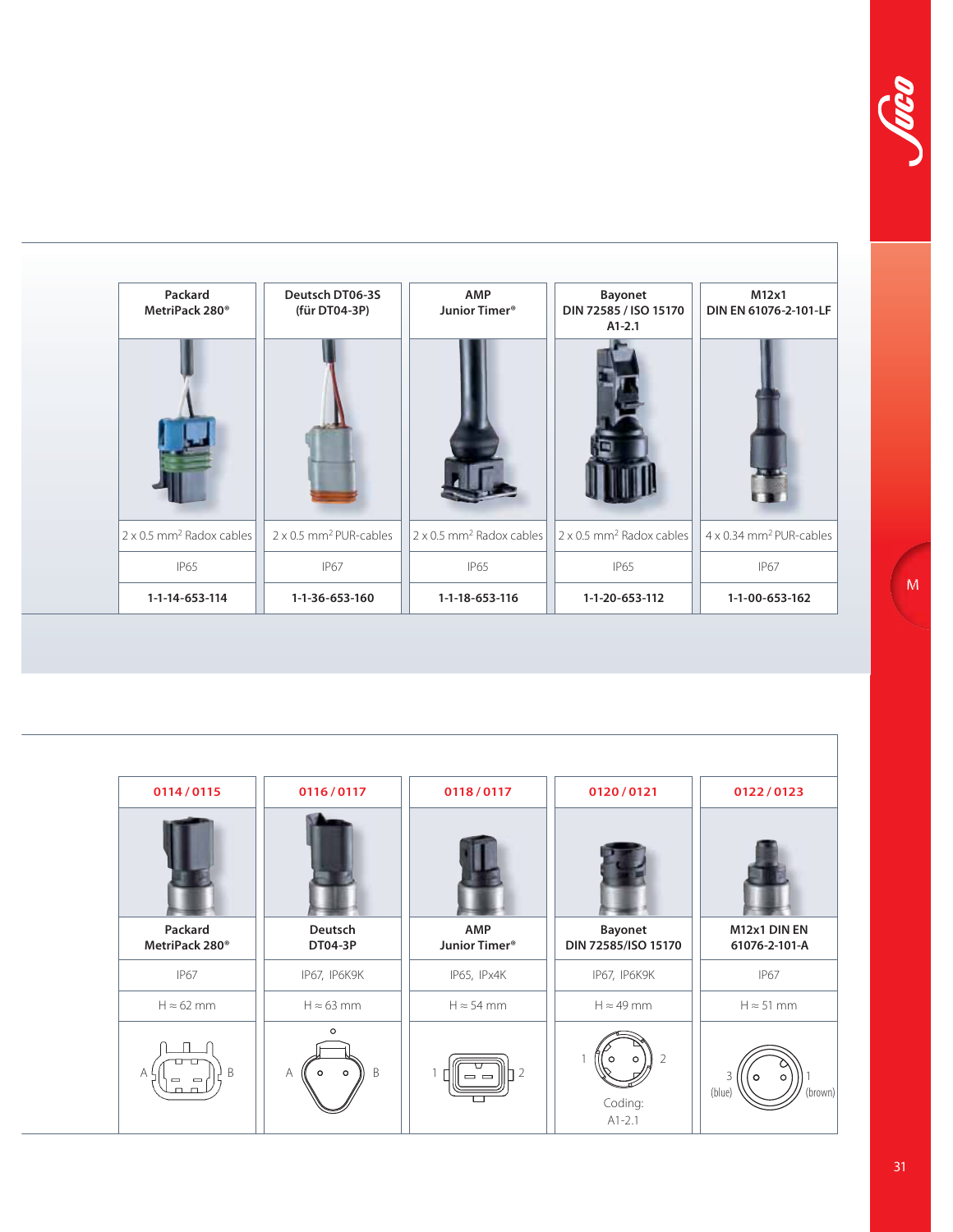

## M.1 hex 24 integrated

# Pressure switches hex 24 with integrated connector

NC or NO, maximum operating voltage up to 42 V



- Large selection of electrical plug-in types for quick attachment and reliable connection
- High protection class (to IP67 or IP6K9K)
- Compact and rugged design in industrial environments like construction and agricultural machinery or commercial vehicles
- Switching point can be set on site with adjusting screw in the connector<sup>1)</sup>
- High overpressure resistance, compact, small switches, available as normally open or normally closed